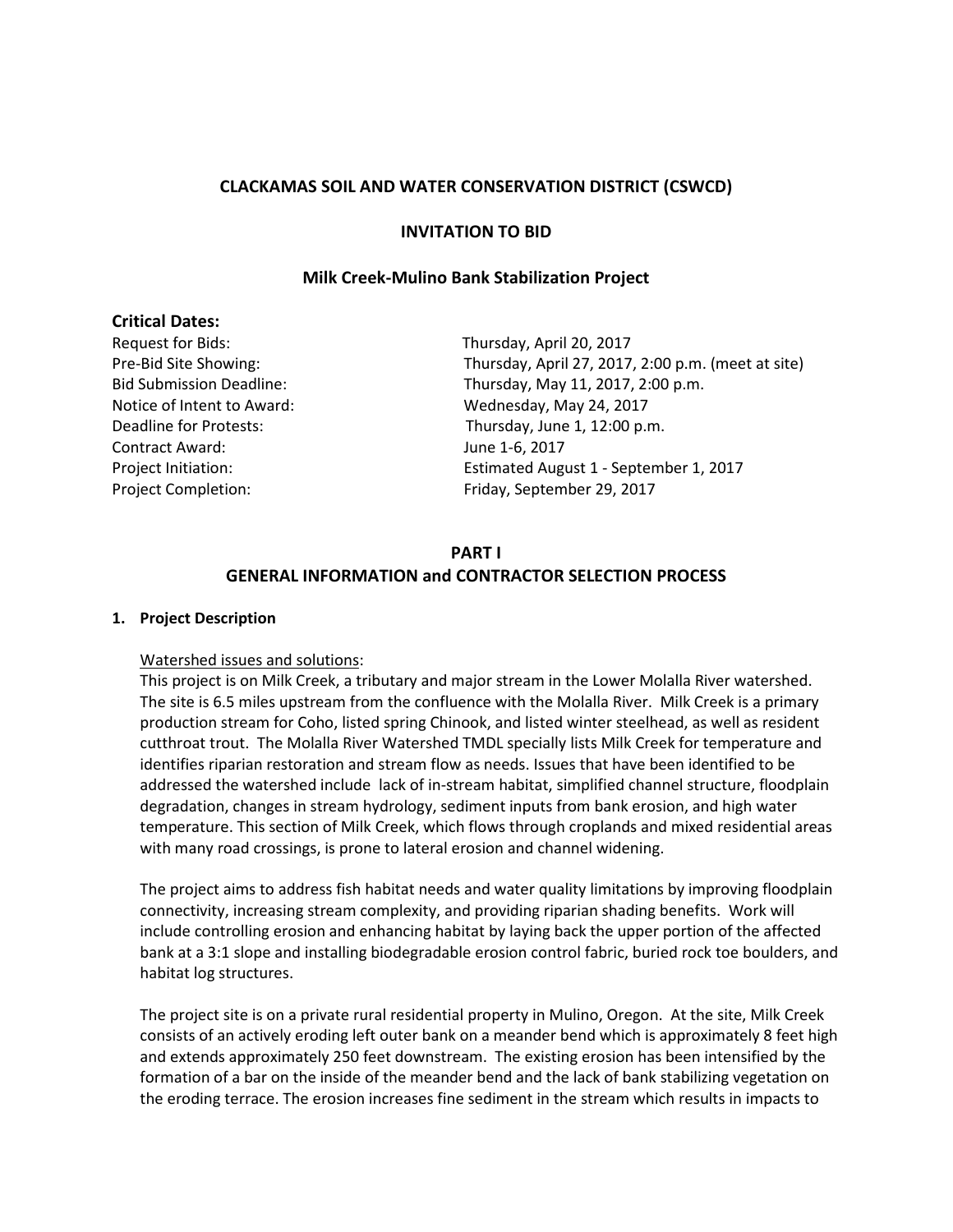threatened and endangered species' habitat. Construction of the engineered design aims to control erosion and enhance habitat by laying back the upper portion of the affected bank and installing buried rock toe boulders and habitat logs.

Bids are being requested for the following key components of the project:

- Construction
- Materials procurement
- Site remediation

The services to be provided are further described in Section II of this ITB.

Project location: The project site is on a private rural residential property off of Milk Creek Circle in Mulino, Oregon. Address: 26180 S. Milk Creek Circle, Mulino, OR 97035

Prevailing Wages: This project will be partially funded by federal funds, and is subject to payment of prevailing wages pursuant to the federal Davis-Bacon Act.

Link to engineered drawings: See CSWCD website: [https://conservationdistrict.org](https://conservationdistrict.org/)

**2. Pre-Bid Site Showing.** A pre-bid site showing will be held at 26180 S. Milk Creek Circle, Mulino, OR 97035 on Thursday, April 27, 2017, at 2:00 p.m.

#### **3. Project Timeline**

Project work may begin August 1, 2017 or as soon as a contract is signed and permits are secured. The in-water work window for Milk Creek is from July 15 to September 30.

#### **4. Closing Date for Bid Submissions**

All Bids must be received no later than **Thursday, May 11, 2017, at 2:00 p.m.** Bids received after the specified time will not be considered. Bidders must submit one (1) signed original. Bidders may submit their Bids by email before the deadline, but must follow up with a signed original. An emailed copy will not substitute for the signed original. Submit Bid to:

Eann Rains Clackamas Soil and Water Conservation District (CSWCD) 221 Molalla Ave., Suite 102 Oregon City, OR 97045 Phone: 503-210-6005 Email: erains@conservationdistrict.org

Pursuant to ORS 279C.370, for Bids over \$100,000, within two hours of the Bid deadline, the Bidder shall submit a disclosure of the first-tier subcontractors that:

(A) Will be furnishing labor or will be furnishing labor and materials in connection with the public improvement contract; and

(B) Will have a contract value that is equal to or greater than five percent of the total project bid or \$15,000, whichever is greater, or \$350,000 regardless of the percentage of the total project bid.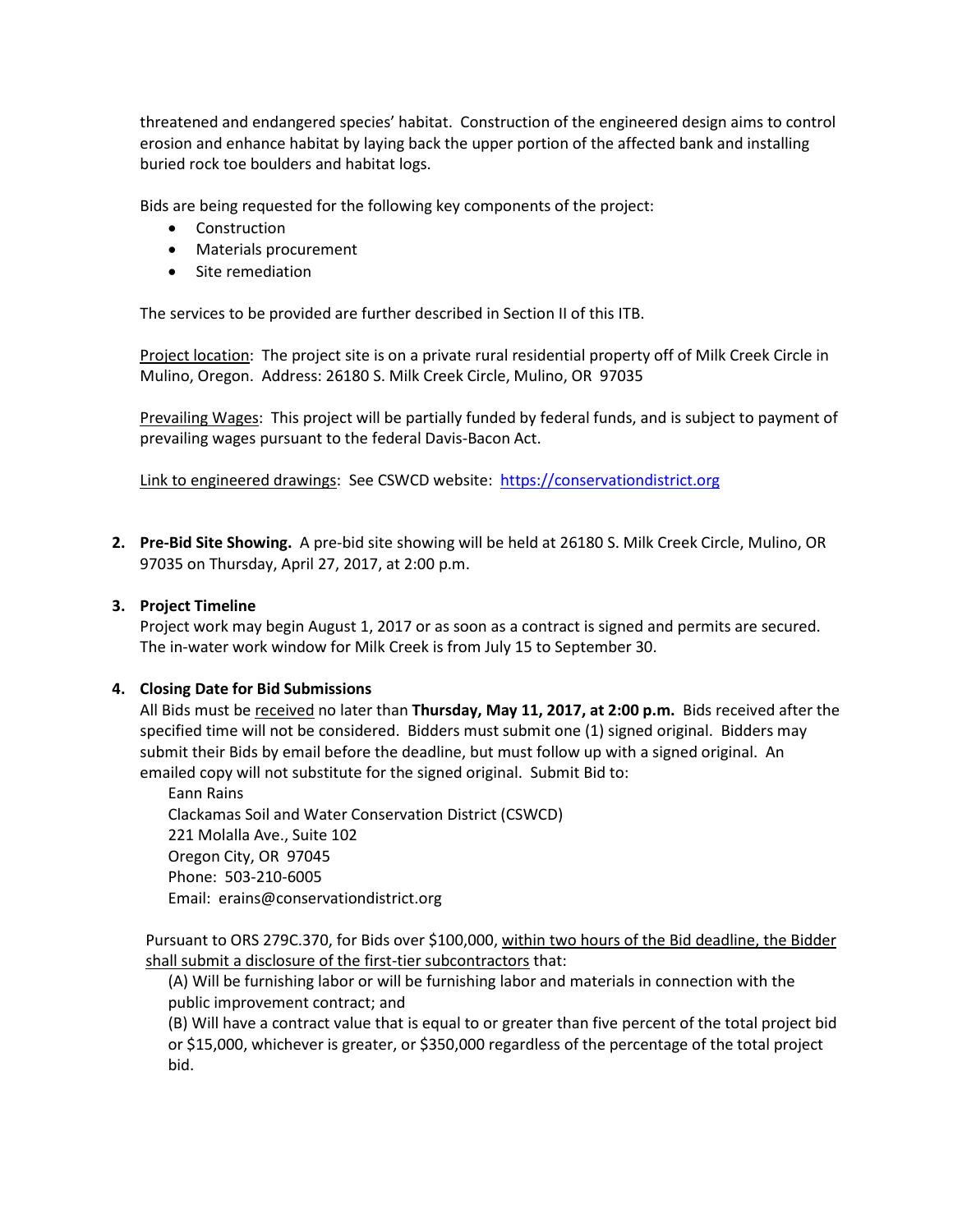The disclosure of first-tier subcontractors must include the name of each subcontractor, the category of work that each subcontractor will perform and the dollar value of each subcontract.

Failure to submit this information by the disclosure deadline will result in a nonresponsive Bid. A nonresponsive Bid will not be considered for award.

#### **5. Bids in Writing**

Bids shall be prepared by computer, and printed. No oral, handwritten, telephone, or facsimile Bids will be accepted.

### **6. Necessary Information**

Bids must contain all information requested in this document. CSWCD will not consider additional information submitted after the closing date and may reject incomplete Bids.

### **7. Cost of Preparing the Bid**

CSWCD shall not be liable for any expenses incurred by Bidders in either preparing or submitting Bids or in participating in the pre-bid meeting, bid evaluation/contractor selection process, and contract negotiation process, if any.

### **8. Bids Constitute Firm Offers; Signature Required**

Submission of a Bid constitutes Bidder's binding offer, which shall remain firm for a period of ninety (90) days from the closing date. An authorized representative of the Bidder must sign the original Bid in ink. By submitting the signed Bid, the Bidder agrees to be bound by the terms and conditions of the ITB and by all terms and conditions of the contract awarded.

### **9. Rejection of Bids; Cancellation of ITB**

CSWCD may reject a particular Bid or all Bids upon finding that it is in CSWCD's or the landowners' best interest to do so, and/or if the Bidder fails to meet the eligibility requirements as disclosed in this ITB. CSWCD may cancel this ITB at any time upon finding that it is in CSWCD's or the landowners' best interest to do so.

### **10. Notice of Intent to Award and Contract Negotiations**

CSWCD will provide a written Notice of Intent to Award to the highest-ranking Bidder. Estimated date of notification is May 24, 2017. A copy of the Notice of Intent to Award will also be emailed to all Bidders who submitted a Bid in response to this ITB. CSWCD will enter into negotiations with the highest ranking Bidder.

### **11. Protest of Award**

A Bidder who claims to have been adversely affected by the award decision shall have until June 1, 2017, at 12:00 p.m. to submit a written/emailed protest of the selection to the CSWCD contact listed on page 2 of this ITB. Protests submitted after that date will not be considered. The protest must specify the grounds upon which the protest is based.

### **12. Contract Award**

After expiration of the protest period and resolution of all protests, CSWCD will proceed with final award. Final award will be contingent upon successful negotiation of a contract within 14 days after the Notice of Intent to Award.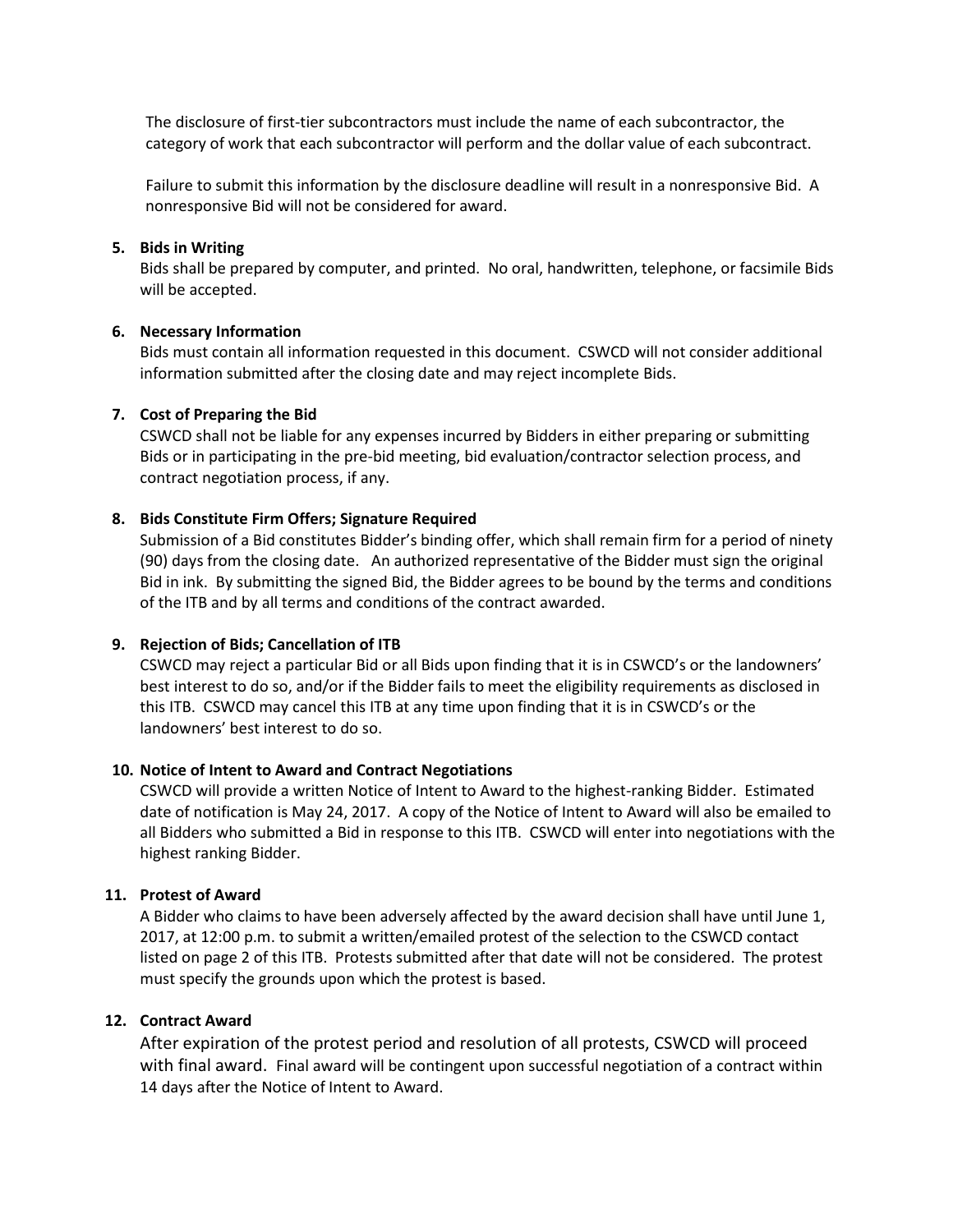### **13. Evaluation Criteria**

Bids that are deemed responsive will be evaluated based on Bidder's demonstration of responsibility as provided in ORS 279C.375, and according to the following criteria:

- a. Work schedule initiation and completion dates.
- b. Approach to design and construction of the project, including project schedule and management to meet budget and timeline.
- c. Project organization, staffing, and management.
- d. Experience: Completion of similar projects/ability to clearly demonstrate the capacity to take on this type of project, and comments from Bidder's clients regarding the quality of the work.
- e. Evaluation and comparative assessment of aggregate bid price.
- f. Attendance at the pre-bid site showing.
- g. If necessary, CSWCD may obtain additional information from any or all Bidders.

# **PART II SERVICES TO BE PROVIDED**

### **1. Scope of Work**

All of the work, including all streambank shaping, excavation, and installation of in-stream elements, shall be done according to attached plans, drawings and specifications, and as directed on-site by the contract inspector (CSWCD or Waterways Consulting, Inc.).

The Oregon Department of Fish and Wildlife will perform fish salvage at the time of dewatering of the creek.

All construction shall be performed in a manner specified by the Clackamas SWCD or Waterways Consulting, following the engineering drawings given to Contractor for the project. CSWCD technical staff and Waterways Consulting engineers will conduct onsite inspection during construction.

### **2. Equipment and Services to be Furnished by the Contractor:**

The Contractor must supply all equipment and experienced operators necessary to complete the work specified in the contract. In addition, the Contractor must furnish and cover:

- a. All costs of equipment, operation, and transportation.
- b. An experienced, qualified supervisor for crew.
- c. All required safety equipment and training for crew members in use of tools.
- d. Designated representative to supervise operations and represent the Contractor.
- e. Certified payroll documentation required to meet to applicable prevailing wage requirements.

## **3. Soil Erosion Prevention and Sediment Control**

It is imperative that the Contractor and any subcontractors perform the work in a manner that prevents soil erosion whenever possible and minimizes sedimentation into Milk Creek. The Contractor will be required to install erosion prevention/control measures before work begins and carry out regular inspection and maintenance of those measures for the duration of construction.

### **4. Regulations and Permits**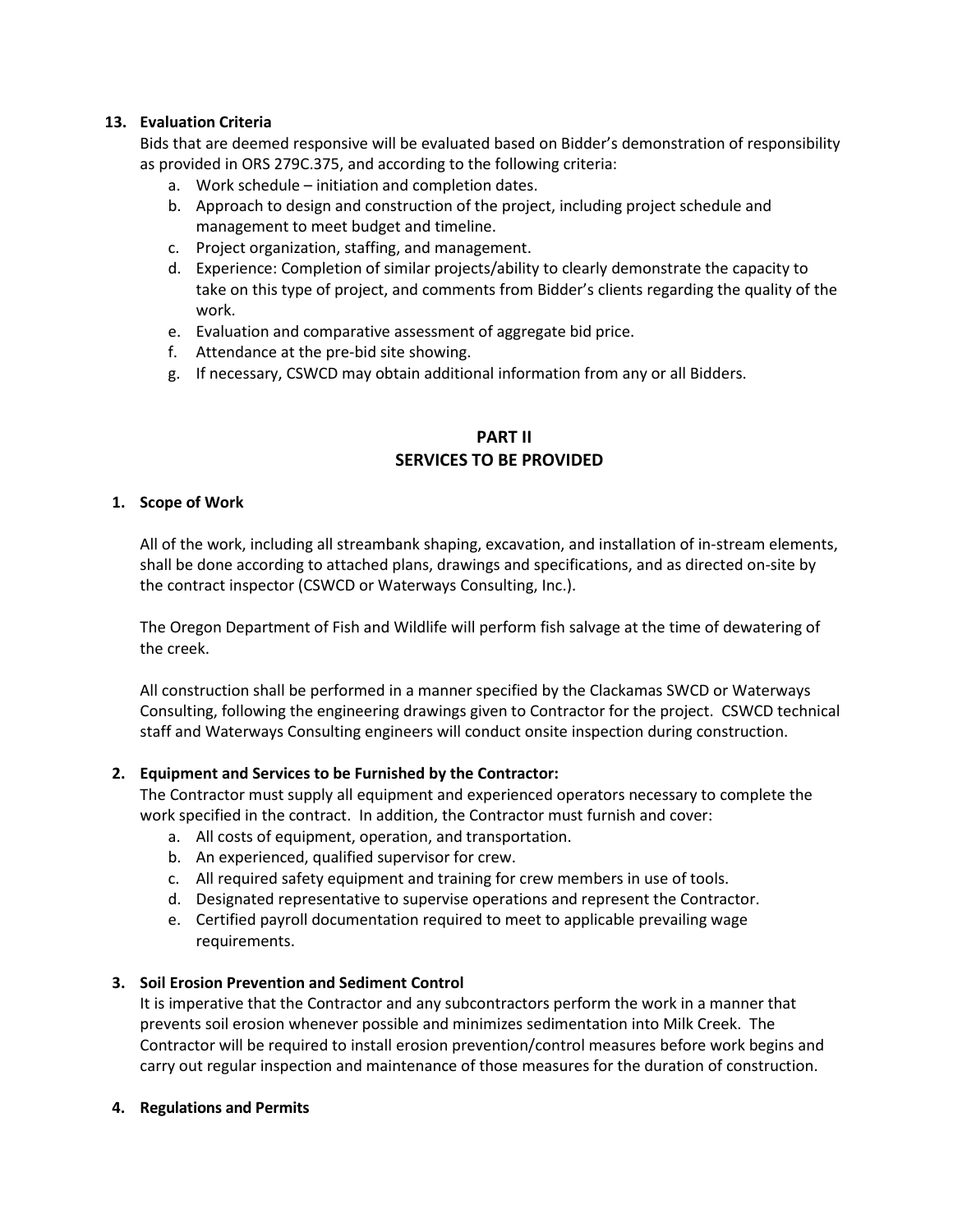The Contractor shall, without additional expense to CSWCD, be responsible for complying with any federal and state laws, codes, and regulations applicable to the performance of the work. CSWCD will obtain the DSL/Army Corps of Engineers joint permit and Clackamas County permit. The Contractor is responsible for following the instructions as outlined in the permits. Any claims or penalties arising from failure to adhere to the permits are the responsibility of the Contractor.

## **5. Contractor Liability, Licensing, Insurance, and Prevailing Wage Requirements:**

The Contractor shall be responsible for all damages to persons or property that occur as a result of the Contractor's fault or negligence, and shall take proper safety and health precautions to protect the work, the workers, the public, and the property of others. CSWCD will provide liability and workers compensation insurance for its own employees when they are on the work site. Contractor must be a licensed contractor with the State of Oregon (CCB #), and hold liability insurance with the following limits:

- Commercial General Liability insurance with a combined single limit, or the equivalent, of not less than \$1,000,000 for each occurrence for Bodily Injury and Property Damage and not less than \$2,000,000 for the aggregate.
- Automobile Liability insurance with a combined single limit, or the equivalent, of not less than \$1,000,000 each accident for Bodily Injury and Property Damage, including coverage for owned, hired or non-owned vehicles, as applicable.
- Clackamas Soil and Water Conservation District must be named on the General Liability and Automobile Liability policies as an Additional Insured, with respect to the Contractor's services to be provided under the Contract.
- Contractor must also provide a certificate of workers comp insurance. Contractor and all subcontractors are required to pay the appropriate Prevailing Wage Rate for work done on this project.

## **6. Site Maintenance**

The Contractor shall dispose of all refuse created by the Contractor's activities and such refuse shall be hauled off of the project area and disposed of in a lawful manner.

### **7. Environmental Effects**

The Contractor shall direct his or her activities in such a manner to minimize adverse effects on the environment. The Contractor will also be required to prevent contamination of soil and water by the Contractor's equipment, fuel, lubricants, etc. See also "Soil Erosion Prevention and Sediment Control" above.

## **8. Furnished Materials and Services:**

CSWCD or designated agent will acquaint the Contractor with work areas and access roads, administer the contract, and oversee all work elements. In addition, CSWCD will provide:

- a. Periodic inspection of work for compliance and certification of Contractors' work.
- b. Map of project area.
- c. Design/construction details.
- d. Right of way/access agreements and any other necessary environmental or cultural clearances.

## **9. Point of Hire and Release**

Project point of hire and release shall be at the project site.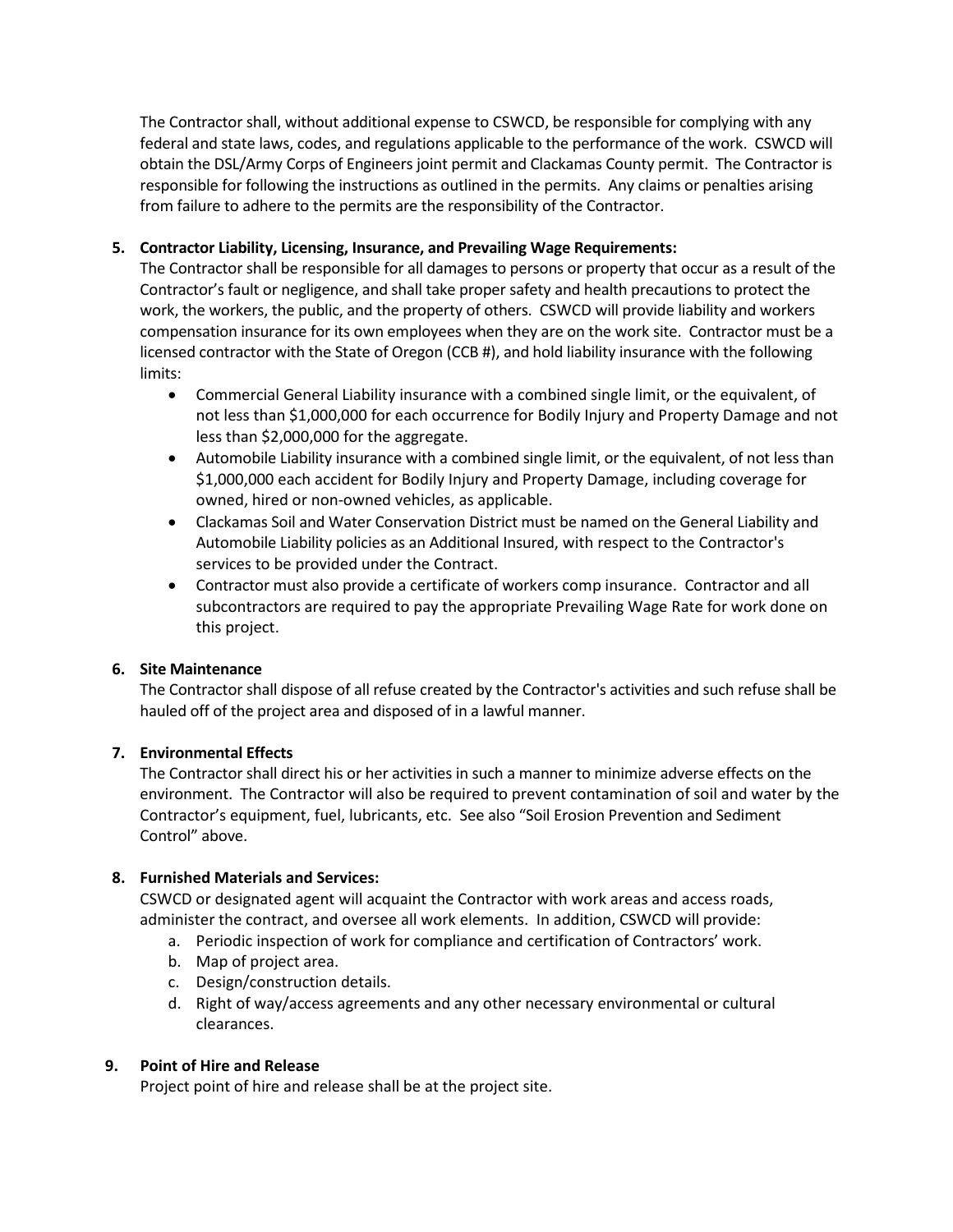### **10. Payment**

One lump sum request for payment may be submitted to the Clackamas SWCD upon successful completion of the project. The Contractor shall contact CSWCD to request final inspection of work for payment. CSWCD will make payment within 30-60 days of receipt of an invoice, following final approval of all work.

# **PART III INFORMATION TO BE INCLUDED IN THE BID**

### **All Bids must include the following:**

### **1. Cover Letter.**

Include a cover letter addressing the Bidder's interest in the project and commitment to the obligations expressed in the ITB. The letter must be signed by an authorized representative of the Bidder and indicate that the Bidder accepts all of the terms and conditions contained in the ITB.

### **2. Contact Information and CCB Number.**

Include CCB number and the name of the person(s) authorized to represent the Bidder in negotiations and signing of contract and other items.

### **3. Project Understanding**

Submit a narrative describing the Bidder's understanding of the project, identifying any significant and unique issues.

### **4. Experience and Capability of the Bidder and Project Staff**

Describe the Bidder's history, capabilities, and organization, as well as any special capabilities offered for this particular project. Include:

- a. List of key personnel, their role in the project, and their expertise.
- b. Name of the Bidder's lead person for this project.
- c. Name of the person who would be assigned as the Bidder's on-site supervisor.
- d. List of sub-contractors you are likely to bring in for the project, if applicable.

Describe project team's experience:

- a. Performing in-stream and bank work and other tasks related to this project. Cite specific examples of in-stream construction/large wood placement projects you have done.
- b. Grading.
- c. Following SLOPES requirements.
- d. Related to permit requirements (DSL, US Army Corps of Engineers, ODFW, NOAA-Fisheries/NMFS, and Clackamas County).
- e. Working with landowners.

### **5. Statement of Work/Project Approach**

Briefly describe the Bidder's approach to implementing the project. Outline the key elements, what the Bidder will do, and how it will be done.